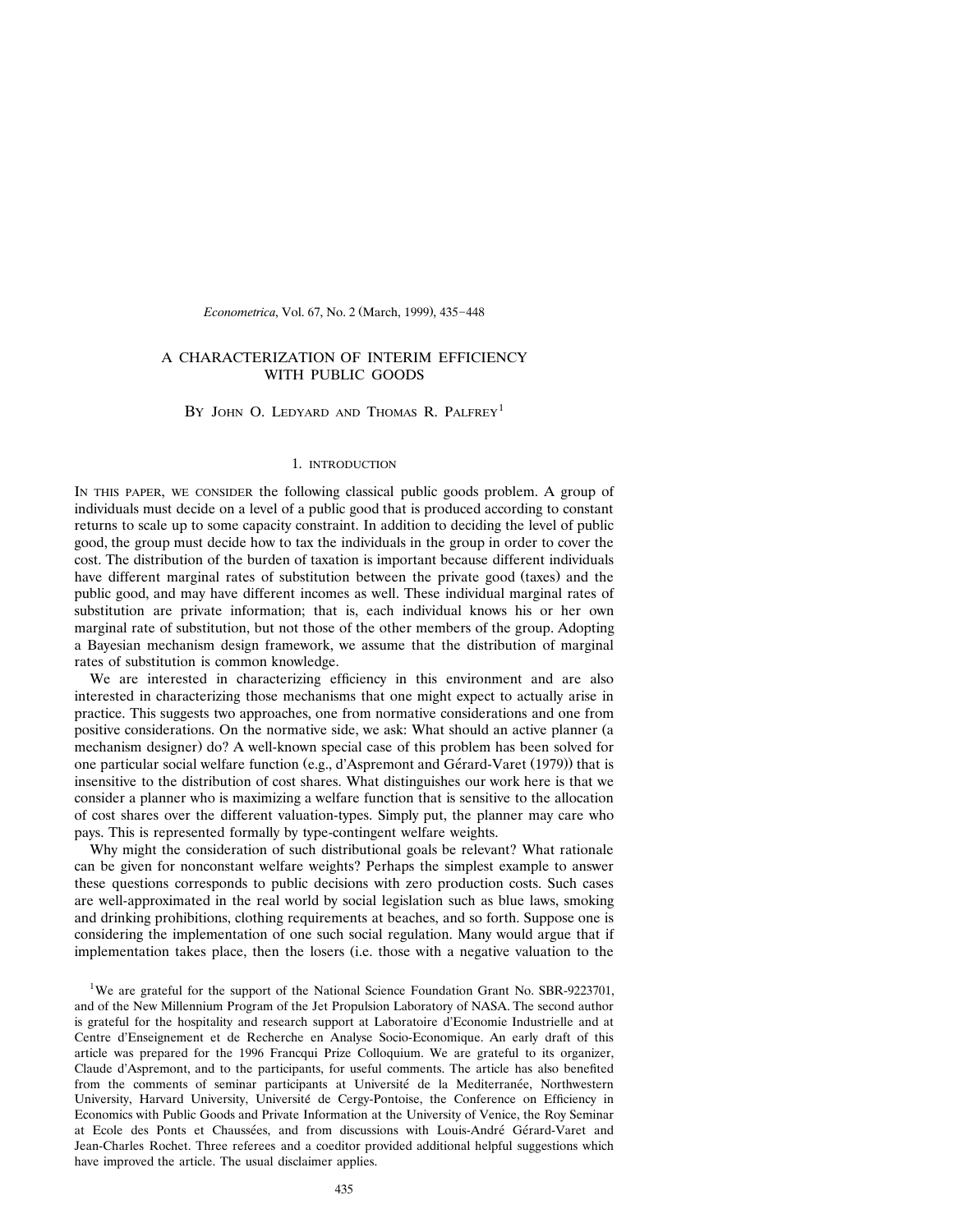proposed regulation) should be compensated.<sup>2</sup> But one runs into the (incentive compatibility) problem that if you naively say you are going to compensate all losers, then everyone will claim to be a loser, possibly leading to production never occurring. A planner might want, therefore, to give some weight to the losers but not to the exclusion of all others. Obviously, in order to compensate the losers in such decisions, incentive taxes need to be carefully constructed that will achieve such type-contingent redistribution, at least to the extent limited by incentive compatibility constraints. As we will show below, there is a direct and intuitive link between the desired degree of such compensation and the corresponding distortions away from the Lindahl-Samuelson optimum. In this particular example, significant compensation of losers would necessitate a corresponding degree of underproduction relative to the classic solution. Other weighting schemes would correspond to other type-distributional goals, and could lead to either under- or overproduction.

A second reason to consider nonconstant welfare weights arises if one concedes that this partial equilibrium model is embedded in a richer general equilibrium structure, where income or wealth distribution is a goal of the planner. If preferences for the public good are correlated with income or wealth in a systematic way, then the public good mechanism can be used as an instrument for redistribution, and unequal welfare weights would be a reflection of the planner's redistributive goals.

A third rationale for unequal weights is more direct. For reasons that may have to do only remotely with issues of compensating losers or wealth redistribution, certain kinds of type-dependent cost-sharing may be deemed desirable on their own merits. A classic example of this is the class of proportional cost-sharing rules, whereby individuals valuing the public good more *should* bear a proportionally larger share of the costs (e.g., Jackson and Moulin (1992)). Such normative goals would correspond to a system of welfare weights that decrease in valuations in a particular way.

For the positive approach to the mechanism design problem, we ask: What would we expect to see in practice? Here we are looking for a concept of efficiency or stability because one would expect inefficient or unstable mechanisms to be replaced by others. Under complete information, these concepts correspond to Pareto optimality and the core, respectively. Under asymmetric information the problem is a bit more subtle, and there remains no true consensus on the appropriate equivalent concepts.<sup>3</sup> We therefore take a minimalist approach, and look at a natural extension of Pareto optimality to asymmetric information. In the analysis below we assume that all decisions, including whether to change the mechanism, are made at the interim stage—that is, when each agent knows his or her type, but not anyone else's type. If there is no communication, then the set of interim incentive efficient mechanisms consists of those incentive compatible mechanisms for which it cannot be common knowledge that there is another mechanism which generates a unanimous improvement. We would expect therefore that surviving institutions would be, minimally, interim incentive efficient.

Luckily we do not have to choose between normative and positive approaches to this problem. As pointed out in Holmström and Myerson (1983), a mechanism is interim efficient if and only if there exist type-dependent social welfare weights for which that mechanism solves the planner's optimization problem subject to feasibility and incentive compatibility constraints. Thus, by varying the welfare weights in our planner's problem,

 $2$ Sometimes, this requirement is implicitly imposed as a voluntary participation constraint.

<sup>&</sup>lt;sup>3</sup>See Holmstrom and Myerson (1983), Cramton and Palfrey (1995), and Crawford (1985) for good discussions of the difficulties of extending these concepts to asymmetric information.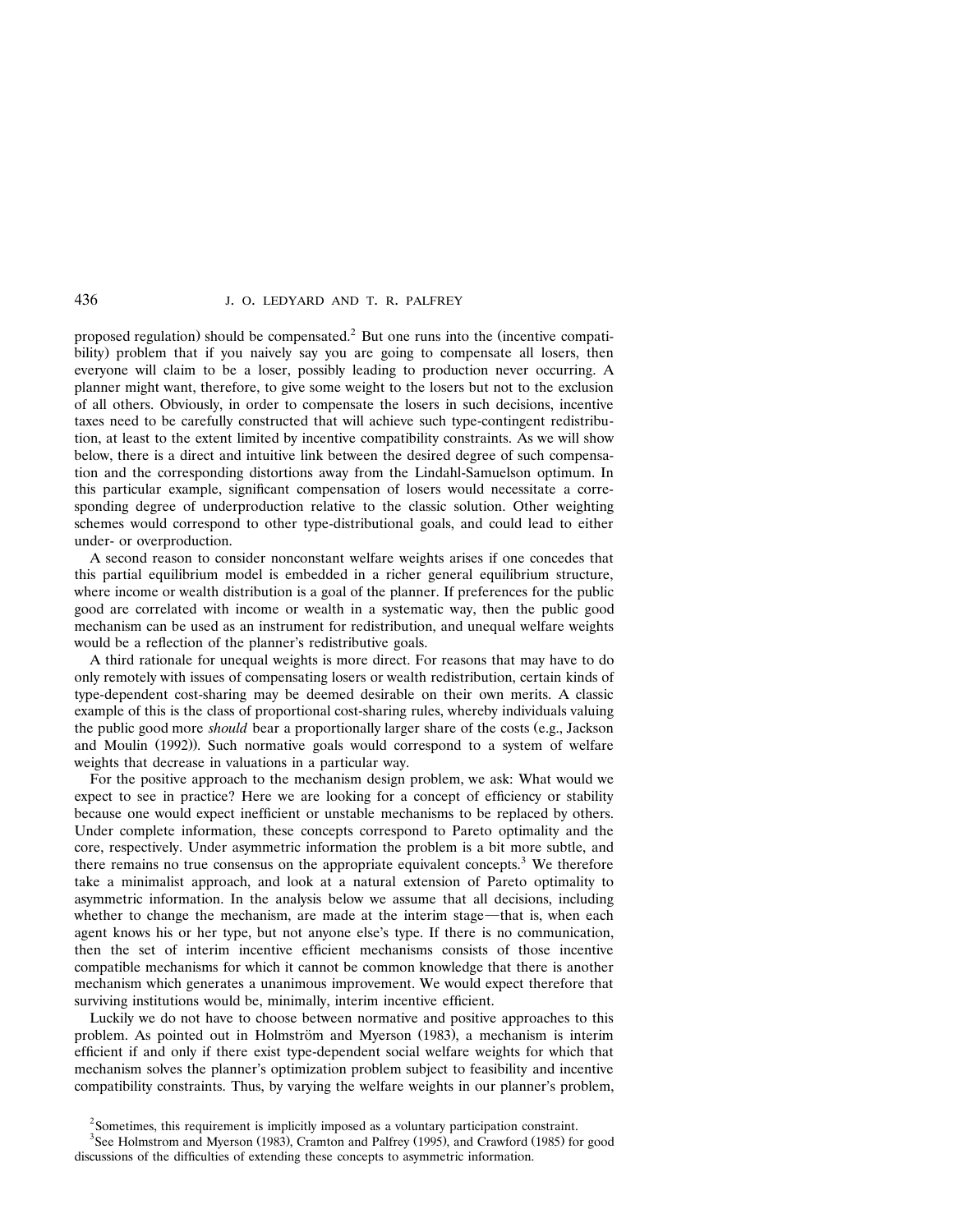we map out the entire set of mechanisms that are interim incentive efficient. Thus, a complete solution to this problem, posed either from a normative or positive standpoint, is equivalent to fully characterizing the set of interim efficient mechanisms for the production of public goods in this framework.

A complete characterization of interim efficiency has been done for the special case where the types are identically distributed and can only take on two values (Ledyard and Palfrey (1994). There it was shown that optimal production always takes a special form in which the public good is provided if and only if the number of high valuation types exceeds a threshold number that depends on the welfare weights and the distribution of types. The greater the welfare weight on high valuation types, the lower the optimal threshold. With more than two types (as in this paper) the optimal mechanism generally depends on the exact profile of types in a more complicated way. In this paper, we fully characterize interim efficient mechanisms and obtain some comparative statics about how the optimal mechanism changes with the underlying distribution of types and with the welfare weights of the welfare function.

Section 2 presents the basic model. Section 3 presents the characterization and its proof. Section 4 explains the intuition behind the characterization. In Section 5, we summarize these findings and offer some concluding remarks about some possible future directions of research.

#### 2. THE MODEL

There are  $N$  people who must decide on the quantity,  $q$ , of a public good that is produced according to constant returns to scale<sup>4</sup> and has a maximum level  $Y = 1$ . The cost of producing  $q \in [0, 1]$  is equal to *Kq*. In addition, they must decide how to distribute the production costs. Because of the linear production technology, the optimal level of the public good will always be either 0 or 1, so this is equivalent to a problem of deciding on whether or not to produce a discrete public good. We let *a<sup>i</sup>* denote individuals *i*'s share of the cost, in units of the consumption of the private good, and assume it can take any real value. Therefore the set of feasible levels of production and cost shares are given by

$$
(a^1,\ldots,a^N,q)\in\Re^N\times[0,1]
$$

such that

$$
Kq \le \sum_{i=1}^N a^i.
$$

Individual *preferences* are assumed to be risk-neutral and quasilinear in the level of public good production and the taxes (cost shares), so the utility to type  $v^i$  of agent *i* for an allocation  $(q, a)$  is given by

$$
V^i = v^i q - a^i.
$$

Thus,  $v<sup>i</sup>$  represents the marginal rate of substitution between the public and private good. We refer to  $v^i$  as player *i*'s "value." We assume that each individual knows his own value,  $v^i$ , and does not know the values of the other individuals. We assume that the

<sup>4</sup>We explain in the next section how the model and the results are easily extended to arbitrary production technologies.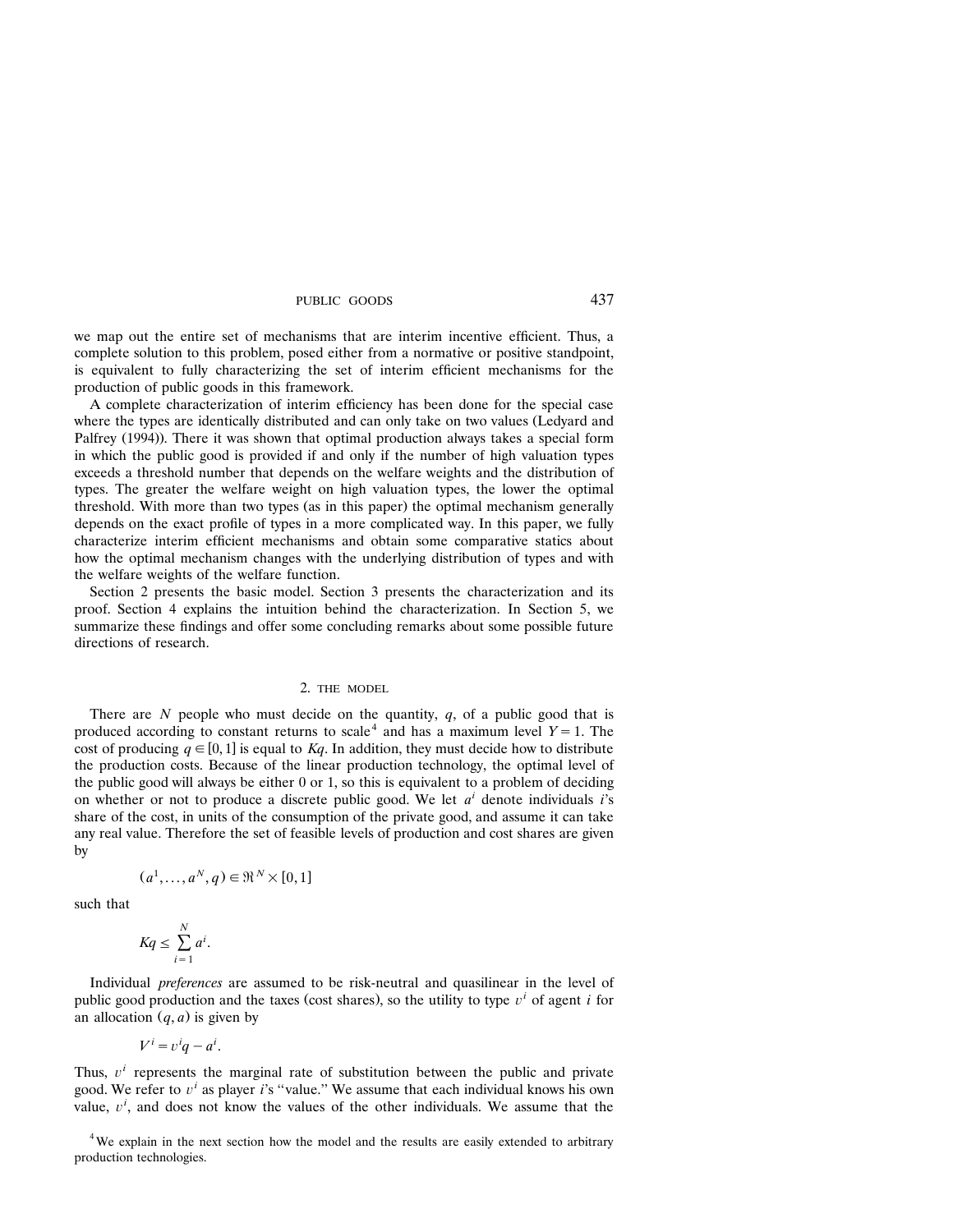individual values  $(v^{i})$  are independently distributed, with the (common knowledge) cdf of *i*'s value denoted  $F_i(\cdot)$  and the support of  $F_i$  is  $V^i = [\underline{v}^i, \overline{v}^i]$ , where  $\underline{v}^i < K/N < \overline{v}^i$ . We assume  $F_i$  has a continuous positive density on  $V^i$ . Note that  $v^i < 0$  is allowed.

Clearly under these assumptions, our choice of normalization of the utility function is arbitrary up to an affine transformation. In particular, it is equivalent (in terms of individual decision theory) to the models of asymmetric information about contribution costs  $(a^i)$ , where utilities are normalized<sup>5</sup> so that the marginal utility of the public good (*v*) equals 1, so that  $u^{i} = q - (1/v^{i})a^{i}$ . However, the class of ex-ante incentive efficient mechanisms (in the sense of Holmström and Myerson (1983)) will be different under the two normalizations.<sup>6</sup> So, below, we will focus on the set of interim-incentive efficient mechanisms. That set is independent of whatever (type dependent) normalization one chooses.

A *mechanism* consists of a message space for each agent and an outcome function mapping message profiles into probability distributions over the set of feasible allocations. By the revelation principle, the properties (in terms of allocations) of any optimal mechanism can be duplicated by an incentive compatible, direct mechanism in which the message space for agent *i* is simply the set of possible types (values) in the support of  $F_i$ . A strategy for *i* is a mapping  $\sigma^i: V^i \to V^i$ , that is, a decision rule that specifies a reported type for each possible type. We refer to the identity mapping as the truthful strategy. By the linearity of the individual utility functions, there is also no loss of generality in restricting attention to deterministic mechanisms. Thus, we denote a feasible direct mechanism simply as a function

$$
\eta\colon V^N\to\left\{(a^1,\ldots,a^N,q)\in R^N\times[0,1]|\sum_{i=1}^N a^i\geq Kq\right\}.
$$

We denote the public good allocation component of  $\eta$  at type profile v by  $q(v)$ , and the private good tax for *i* by  $a^{i}(v)$ .

Besides feasibility, the main restriction on  $\eta$  is that it be *incentive compatible*, which means that it is a Bayesian equilibrium of  $\eta$  for all agents to adopt a strategy of truthfully reporting their type. Given a strategy profile  $\sigma^i$ :  $V^i \rightarrow V^i$  and a mechanism,  $\eta$ , let the interim utility of type  $v^i$  of agent *i*, assuming all others truthfully report their type, be denoted by:

$$
\hat{u}^i(\eta, v^i, \sigma^i) = \int_{V^{-i}} \left[ v^i q(\sigma^i(v^i), v^{-i}) - a^i(\sigma^i(v^i), v^{-i}) \right] dF(v|v^i).
$$

Let  $u^{i}(\eta, v^{i}) \equiv \hat{u}^{i}(\eta, v^{i}, I)$  where *I* denotes the truthful strategy  $I(v) = v$ . Then  $\eta$  is incentive compatible if and only if  $u^{i}(\eta, v^{i}) \ge \hat{u}^{i}(\eta, u^{i}, \sigma^{i})$  for all  $v^{i}, \sigma^{i}$ incentive compatible if and only if  $u^i(\eta, v^i) \ge \hat{u}^i(\eta, v^i, \sigma^i)$  for all  $v^i, \sigma^i$ .

The set of interim incentive efficient allocation rules<sup>7</sup> can be represented as the solutions to a set of maximization problems. Let  $\lambda > 0$  be a system of welfare weights, a profile of measurable functions mapping types into the positive real line such that  $\int_{\underline{v}^i}^{\underline{v}^i} \lambda_i(v^i) dF_i(v^i) = 1 \ \forall i$ , where  $\lambda_i(v^i)$  represents the welfare weight assigned to type  $v^i$  of

<sup>&</sup>lt;sup>5</sup>This normalization can be made as long as  $\frac{v^i}{s} > 0$ .

<sup>&</sup>lt;sup>6</sup>The fact that ex ante efficiency is sensitive to utility normalizations is discussed in Ledyard and Palfrey (1994, p. 333).

 $T^{\dagger}$  For the remainder, we simply refer to such allocations as "interim efficient."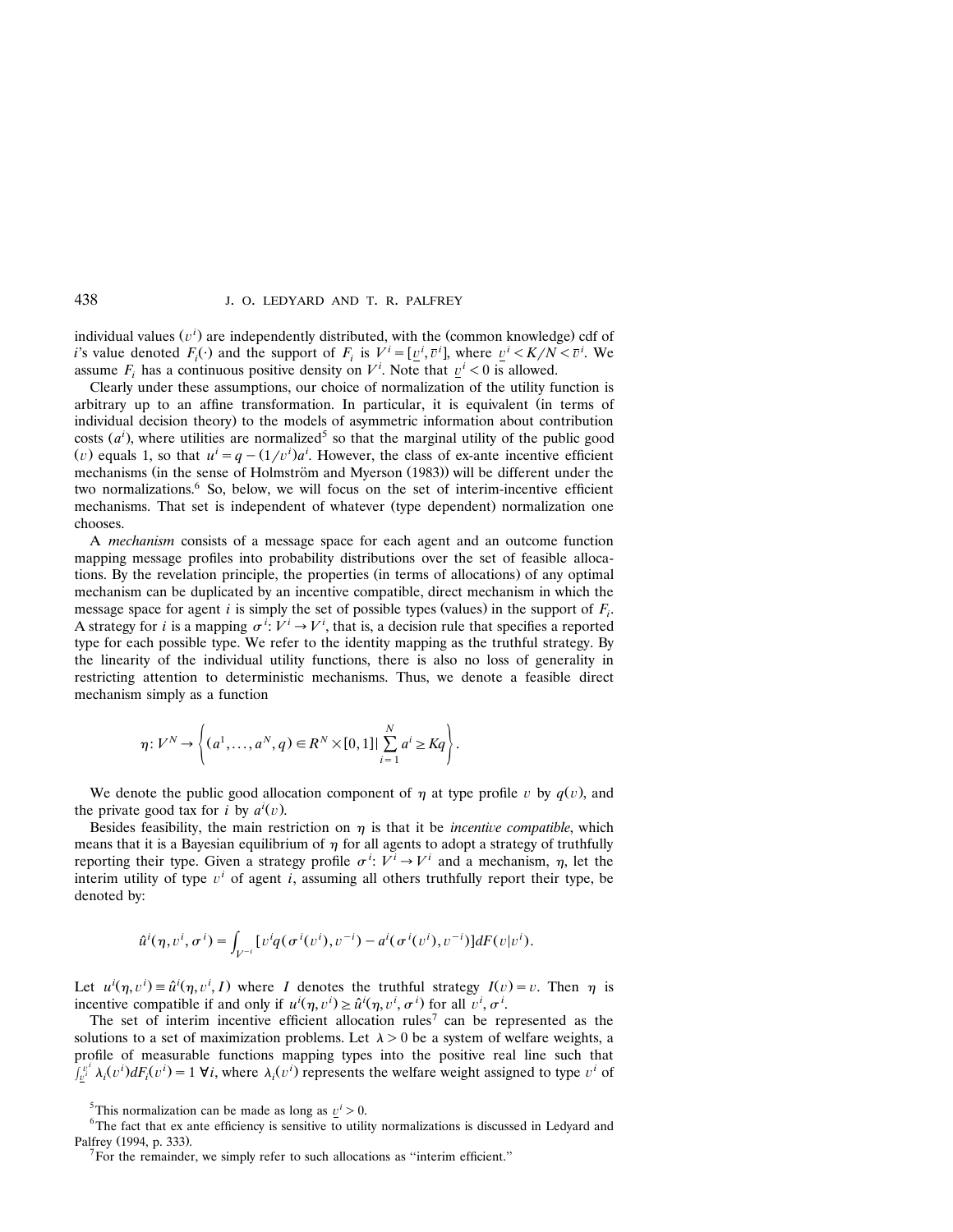agent *i*. Then  $\eta$  is interim efficient if and only if there is a  $\lambda$  such that  $\eta$  maximizes  $\sum_i \int_{\alpha_i}^{\vec{v}^i} \lambda_i(v^i) u^i(\eta, v^i) dF_i(v^i)$  over the set of feasible and incentive compatible mechanisms.<sup>8</sup> We now proceed to characterize this set.

### 3. THE CHARACTERIZATION

As indicated above, we represent interim efficient rules as a solution to a constrained maximization problem. First we need to identify incentive compatible mechanisms in a useful way.

For smooth mechanisms, when preferences are linear, the characterization of incentive compatibility in terms of derivatives is well-known. There are basically two features of such mechanisms. First, an envelope condition is satisfied, namely that the total derivative of the interim utility for *i* with respect to type when players adopt truthful strategies is equal to the partial derivative with respect to type (i.e., fixing the reports of all agents). Second, the interim utility to *i* under truthful reporting is convex in *i*'s type. This is stated formally below, without proof.

LEMMA (Rochet (1987)): *If*  $\hat{u}^i$  *is linear in*  $v^i$  *and*  $\eta$  *is twice continuously differentiable*, *then is incentie compatible if and only if*

(i) 
$$
\nabla_{v_i} u^i(\eta, v^i) = \nabla_{v_i} \hat{u}^i(\eta, v^i, I),
$$

(ii) 
$$
u^{i}(\eta, v^{i}) \text{ is convex in } v^{i}.
$$

For our problem  $\nabla_{\nu} u^i(\eta, v^i) = Q_i(v^i) \equiv \int_{V^{-i}} q(v) dF(v|v^i)$ . So  $u^i$  is convex in  $v^i$  if and only if  $Q_i^i(v^i) \ge 0$   $\forall v^i$ . Using these facts we can see that a mechanism  $(q, a)$  is interim efficient if and only if there is a  $\lambda$  such that  $(q, a)$  solves max  $\int_V \sum_i \lambda_i (v^i)(v^i q(v) - a^i(v)) dE(v)$  subject to  $0 \leq q(v) \leq 1$   $\forall v$ ,  $Q'(v^i) > 0$   $\forall i$   $v^i \nabla_i u^i(v^i) - \nabla_i \hat{q}(v^i) \nabla_i u^i$   $v^i$  $a^i(v)$ )dF(v) subject to  $0 \le q(v) \le 1$   $\forall v, Q'_i(v^i) \ge 0$   $\forall i, v^i, \nabla_v u^i(v^i) = \nabla_v u^i(v^i, I)$   $\forall i, v^i$ , and  $\sum_i a^i(v) = Kq(v)$   $\forall v$ .

Using the approach of Mirrlees (1971) and Wilson (1993) we construct the Lagrangian equivalent problem

$$
\max_{\eta} \min_{\psi, \delta} \sum_{i} \int_{\underline{v}^{i}}^{\overline{v}^{i}} \lambda_{i}(v^{i}) u^{i}(\eta, v^{i}) dF_{i}(v^{i})
$$
\n
$$
+ \sum_{i} \int_{\underline{v}^{i}}^{\overline{v}^{i}} \psi_{i}(v^{i}) [u_{v}^{i}(\eta, v^{i}) - \hat{u}_{v}^{i}(\eta, v^{i}, I)] dv^{i}
$$
\n
$$
+ \int_{V} \delta(v) \left[ \sum_{i} a^{i}(v) - Kq(v) \right] dv \qquad \text{subject to:}
$$
\n
$$
0 \leq q(v) \leq 1 \qquad \forall v \in V,
$$
\n
$$
Q'_{i}(v^{i}) \geq 0 \qquad \forall i, v^{i} \in V^{i},
$$

where  $\psi_i$  and  $\delta$  are multipliers for (first order) incentive compatibility and feasibility,  $\psi^i(x, y^i)$  – respectively. Applying Green's Theorem and substituting the identity  $u^{i}(\eta, v^{i}) =$ 

<sup>&</sup>lt;sup>8</sup>See Holmstrom and Myerson (1983).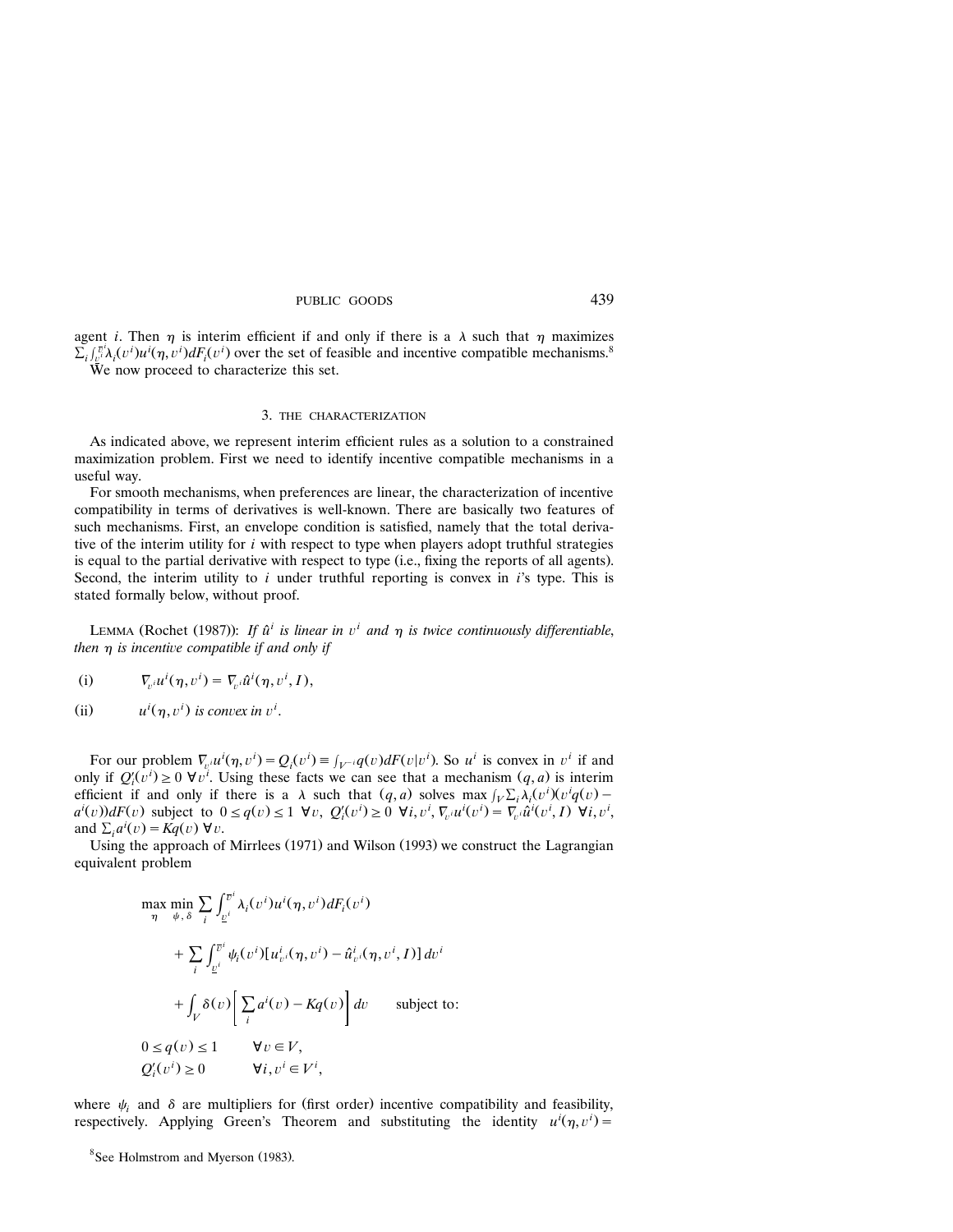$\hat{u}^i(\eta, v^i, I)$  converts the maximization problem to:

$$
\max_{\eta} \min_{\psi, \delta} \sum_{i} \int_{\underline{v}^{i}}^{\overline{v}^{i}} \{\hat{u}^{i}(\eta, v^{i}, I)[\lambda_{i}(v^{i})f_{i}(v^{i}) - \psi'_{i}(v^{i})] - \psi_{i}(v^{i})\}\
$$

$$
- \psi_{i}(v^{i})\hat{u}^{i}_{v}(\eta, v^{i}, I)\}dv^{i} + \int_{V} \delta(v) \left(\sum_{i} a^{i}(v) - Kq(v)\right)dv
$$

$$
+ \sum_{i} \int_{\partial V^{i}} \hat{u}^{i}(\eta, v^{i}, I)\psi_{i}(v^{i})\xi_{i}(v^{i}) dv^{i} \qquad \text{subject to:}
$$

$$
0 \leq q(v) \leq 1 \qquad \forall v \in V,
$$

$$
Q'_{i}(v^{i}) \geq 0 \qquad \forall i, v^{i} \in V^{i},
$$

where  $\partial V^i$  denotes the boundary of  $V^i$  and  $\xi_i$  points outward at  $v^i$ .

We are now in a position to give a complete characterization of the class of interim efficient mechanisms.

THEOREM 1:  $(q^*, a^*)$  is an interim efficient mechanism if and only if  $\exists \lambda \gg 0$  with  $\int_{v_i}^{\overline{v}^i} \lambda(v^i) dF^i(v^i) = 1 \ \forall i$ , *such that*:

 $(a) \forall v, q^*(v)$  maximizes  $\{\sum_i w^i(v^i) - K\}$  subject to:

$$
0 \le q(v) \le 1 \qquad \forall v \in V,
$$
  
\n
$$
Q_i'(v^i) \ge 0 \qquad \forall i, v^i \in V^i, \qquad \text{where}
$$
  
\n
$$
w^i(v^i) = v^i - \frac{1 - F_i(v^i)}{f_i(v^i)} + \frac{\int_v^{\overline{v}^i} \lambda_i(t^i) dF_i(t^i)}{f_i(v^i)};
$$

and (b)  $a^{*i}(v) = \int_{v_i}^{v_i} t^i dQ_i^*(t^i) + \alpha^{i}(v)$  where

$$
\sum_{i} \alpha^{i}(v) = Kq^{*}(v) - \sum_{i} \int_{\underline{v}^{i}}^{v^{i}} t^{i} dQ_{i}^{*}(t^{i}) \quad \forall v \quad \text{and}
$$

$$
\frac{\partial}{\partial v^{i}} \int \alpha^{i}(v) dF(v|v^{i}) = 0 \quad \forall i, v^{i}.
$$

PROOF: A sketch is given. For further details see Ledyard and Palfrey (1996).

Notice that the restriction of  $\lambda$  to  $\int_{v}^{\bar{v}^i} \lambda_i(v^i) dF(v^i) = 1$   $\forall i$  is without loss of generality. Since utilities are linear in the transfers, for some welfare weights total welfare can be made arbitrarily large simply by making *ex ante* transfers from one individual to another individual. That is, if, for two agents *i* and *j*, it were the case that

$$
\int_{\underline{v}^i}^{\overline{v}^i} \lambda_i(v^i) dF_i(v^i) < \int_{\underline{v}^j}^{\overline{v}^j} \lambda_j(v^j) dF_j(v^j),
$$

then total welfare could be made arbitrarily large by making *ex ante* transfers of the private good from *i* to *j*. Thus, a solution to the maximization problem only exists when the welfare weights are, in expectation, the same for all agents. Thus, without loss of generality, we restrict the welfare weights to satisfy

$$
\int_{\underline{v}^i}^{\overline{v}^i} \lambda_i(s) dF_i(s) = 1 \qquad \forall i.
$$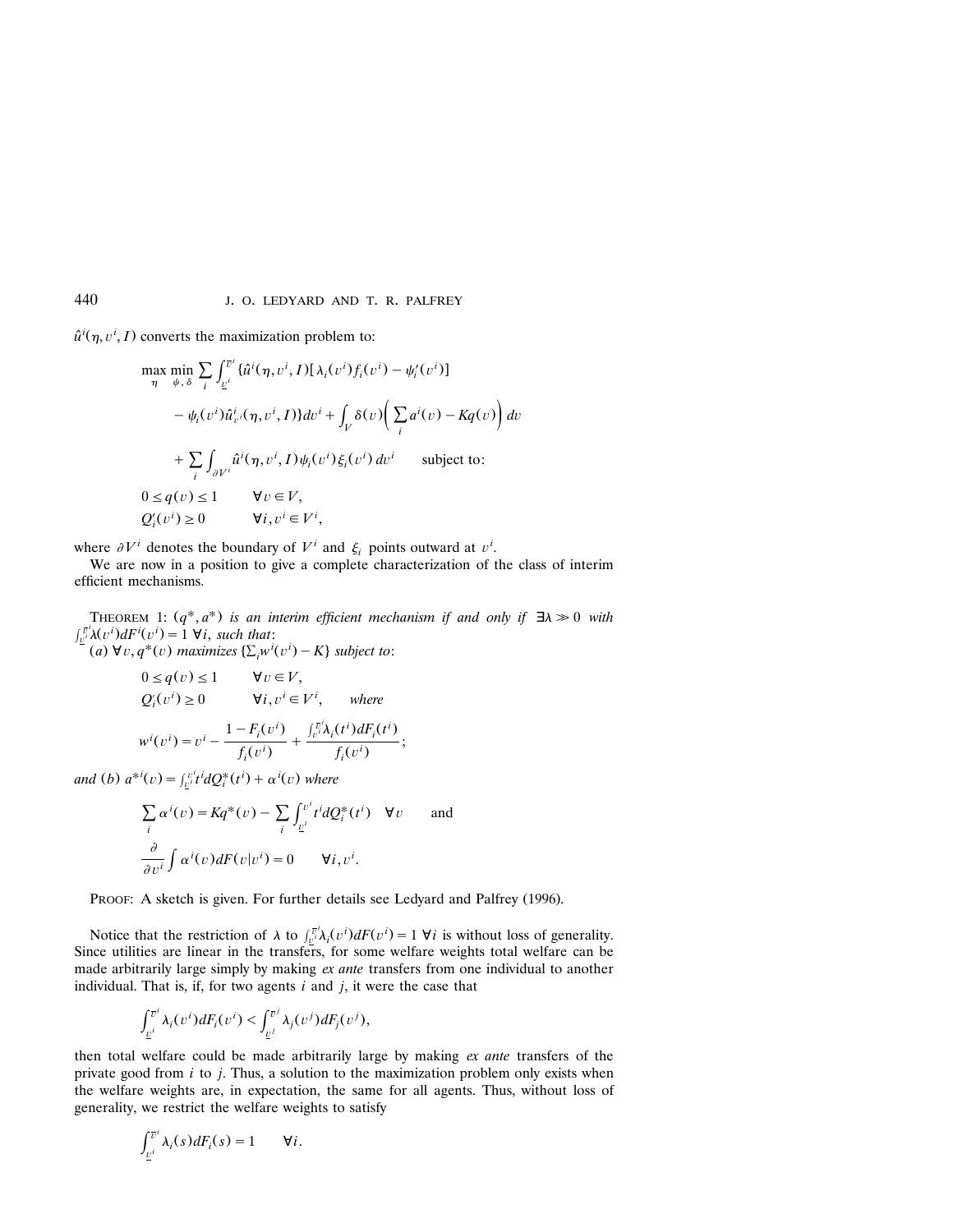We can write  $(*)$  as

$$
(**) \qquad \max \min_{\psi, \delta} \int_{V} \left[ \sum_{i} \left( \lambda_{i}(v^{i}) - \frac{\psi_{i}'(v^{i})}{f_{i}(v^{i})} \right) (v^{i}q(v) - a^{i}(v)) - \frac{\psi_{i}(v^{i})}{f_{i}(v^{i})} q(v) \right] dF(v) \right. \\ \left. + \int_{V} \delta(v) \left( \sum_{i} a^{i}(v) - Kq(v) \right) dv + \sum_{i} \left[ \psi_{i}(\bar{v}^{i}) \hat{u}^{i}(\bar{v}^{i}) - \psi_{i}(\underline{v}^{i}) \hat{u}(\underline{v}^{i}) \right].
$$

From the first order conditions with respect to  $a^i(v)$ ,  $\delta(v)$ , and  $\psi_i(v^i)$  we obtain, for  $v^i < v^i < \overline{v}^i$ .  $\underline{v}^i < v^i < \overline{v}^i$ ,

(1) 
$$
-(\lambda_i(v^i)f_i(v^i)-\psi'_i(v^i))+\gamma(v)f_i(v^i)=0,
$$

(2) 
$$
\sum_{i} a^{i}(v^{i}) - Kq(v) \begin{cases} = 0, & \text{if } \gamma(v) > 0, \\ \geq 0 & \text{if } \gamma(v) = 0, \end{cases}
$$

(3) 
$$
\frac{\partial}{\partial v^i} \int_{V^{-i}} a^i(v) dF(v|v^i) \equiv A'_i(v^i) = v^i Q'_i(v^i) \qquad \forall i, v^i
$$

where  $\gamma(v) = \delta(v) / f(v)$ .

From (1) it follows that  $\gamma$  is constant in v. Integration of (1) gives  $\psi^{i}(v^{i}) =$  $F_i(v^i)(\lambda_i^-(v^i) - \gamma) + C$  where  $\lambda_i^-(v^i)$  is the expected value of  $\lambda_i$  conditional on *i*'s valuation being less than or equal to  $v^i$ .

Part (b) of the theorem<sup>9</sup> follows from (2) and (3).<br>Finally, the continuity of  $\psi_i$  along with the first order conditions for  $a^i$  at  $\underline{v}^i$  and  $\overline{v}^i$ imply that  $\psi_i(v^i) = \psi_i(\overline{v}^i) = 0$ . So  $C = 0$  and  $\gamma \equiv \int_{v^i}^{v^i} \lambda_i(v^i) dF_i(v^i) = 1$ . Substituting all of this into  $(**)$  implies that we must find  $q^*$  to solve

$$
\max_{q} \int \left[ \sum_{i} \left( v^{i} - \frac{\psi_{i}(v^{i})}{f_{i}(v^{i})} \right) - K \right] q(v) dF(v) \quad \text{subject to:}
$$
  
  $0 \le q(v) \le 1 \qquad \forall v \in V,$   
  $Q'_{i}(v^{i}) \ge 0 \qquad \forall i, v^{i} \in V^{i}.$ 

REMARK: The technique above applies equally to the case of general production functions. Let  $C(q)$  be the cost of producing a public good level equal to q. First observe that the incentive compatibility constraints do not depend on  $C(q)$ . As a consequence, substitution of the incentive constraints results in the program:

$$
\max_{q} \int \left[ \sum_{i} \left( v^{i} - \frac{\psi_{i}(v^{i})}{f_{i}(v^{i})} \right) q(v) - C(q) \right] dF(v) \quad \text{subject to:}
$$
  

$$
Q'_{i}(v^{i}) \ge 0 \quad \forall i, v^{i} \in V^{i}.
$$

<sup>9</sup>The existence of such an  $\alpha$  for any given  $q$  was first shown by d'Aspremont and Gérard-Varet (1979). One  $\alpha$  that satisfies (b) is

$$
\alpha^{i}(v) = \frac{K}{N} \left[ q^{*}(v) - Q_{i}^{*}(v^{i}) + \frac{1}{N-1} \sum_{j \neq i} Q_{j}^{*}(V^{j}) \right] - \frac{1}{N-1} \sum_{j \neq i} \int_{\underline{v}^{j}}^{v^{j}} s_{j} dQ_{j}^{*}(s_{j}).
$$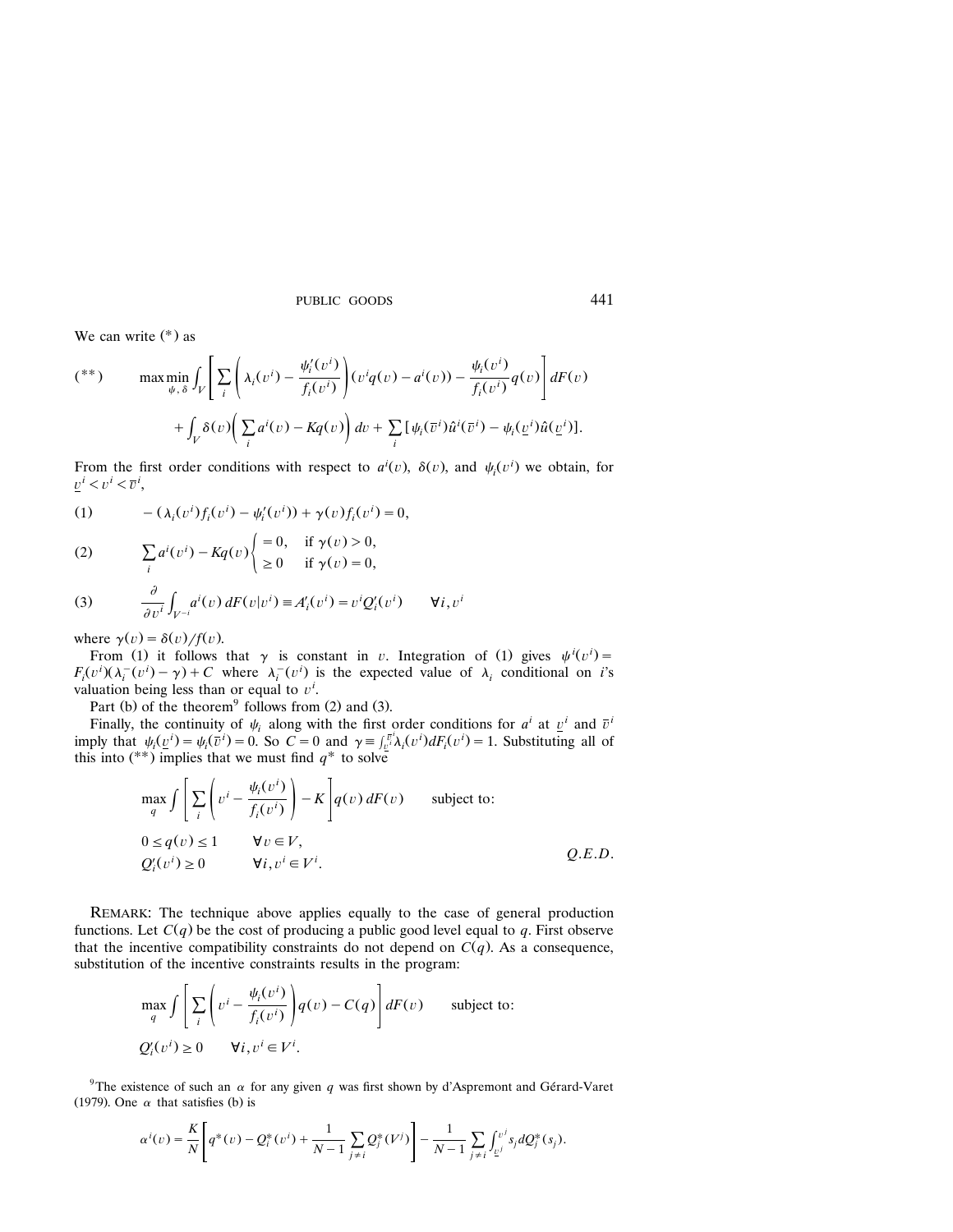The only regularity assumptions needed to guarantee a solution are that *C* is nondecreasing in *q* and that

$$
\sum_{i} \left[ \left( v^{i} - \frac{\psi_{i}(v^{i})}{f_{i}(v^{i})} \right) q(v) - C(q) \right]
$$

has a solution for every valuation profile,  $v$ . The corresponding taxes are then constructed in a manner similar to part (b) of the theorem. Therefore, this general approach can be applied to problems with increasing or decreasing returns to scale, U-shaped average cost functions, and even lumpy public goods<sup>10</sup> with fixed costs and "jumps" in the cost function.

#### 4. INTERPRETING THE CHARACTERIZATION

4.1. *Virtual Cost*-*Benefit Criterion*

Call

$$
w_i(v^i) = v_i - \frac{F_i(v_i)}{f_i(v_i)} (\lambda_i^-(v_i) - 1),
$$

type  $v^i$  of agent *i*'s *virtual valuation* (à la Myerson). Suppose<sup>11</sup>  $w_i'(v^i) \ge 0$   $\forall i, v^i$ . Then, since  $Q_i^*(v^i) = \text{prob}(\sum_{i \ne i} w_i(v^i) \ge K - w_i(v^i))$  it will be true that  $Q_i'(v^i) \ge 0$  is never since  $Q_i^*(v^i) = \text{prob}(\sum_{j \neq i} w_j(v^j) \geq K - w_i(v^i))$  it will be true that  $Q_i'(v^i) \geq 0$  is never binding. So for  $(\lambda, F)$  such that  $w_i'(v^i) \ge 0$   $\forall i, v^i$ , interim efficient  $q^*(v)$  satisfy

$$
q^*(v) = 1 \quad \text{if } \sum_i w^i(v^i) \ge K,
$$
  
= 0 otherwise.

This is a *virtual cost-benefit* criterion.<sup>12</sup> The virtual utility has a familiar interpretation (see, for example, Myerson (1981)). It equals the "true" public good valuation of the  $v^i$ -type inflated<sup>13</sup> by a factor that depends on the distribution of types and on the welfare weights. The benchmark case is the one where  $\lambda_i(v^i) = 1$  for all *i* and  $v^i$ . In this case the first best optimal level of public good is 1 or 0 depending only on whether or not  $\sum_i [v^i - (K/N)] \ge 0$ . That is, produce if and only if the sum of the marginal rates of substitution exceeds the marginal production cost. This is the Lindahl-Samuelson solution, precisely the solution investigated in most previous papers on the optimal provision of public good. (See d'Aspremont and Gérard-Varet (1979).) This simplification arises because the allocation of the private good (i.e., the incidence of the taxes on different types) does not affect social welfare. For this reason, incentive compatibility does not reduce social welfare relative to the first best solution. However, it must be emphasized

 $10$ <sup>10</sup>These are sometimes referred to as threshold or step-level public goods. The simplest kind is just a binary public good, which is mathematically equivalent to the standard model presented in Section 2: constant returns with a maximum capacity.<br> $^{11}$ This is the so-called "regular" case, where the second order condition is never binding.<br> $^{12}$ Notice that similar (ex post) virtual cost-benefit conditions chara

mum in the case of nonlinear production technologies, provided the second order condition is satisfied.<br><sup>13</sup> This could be deflated if  $\lambda_i^-(v^i) > 1$ .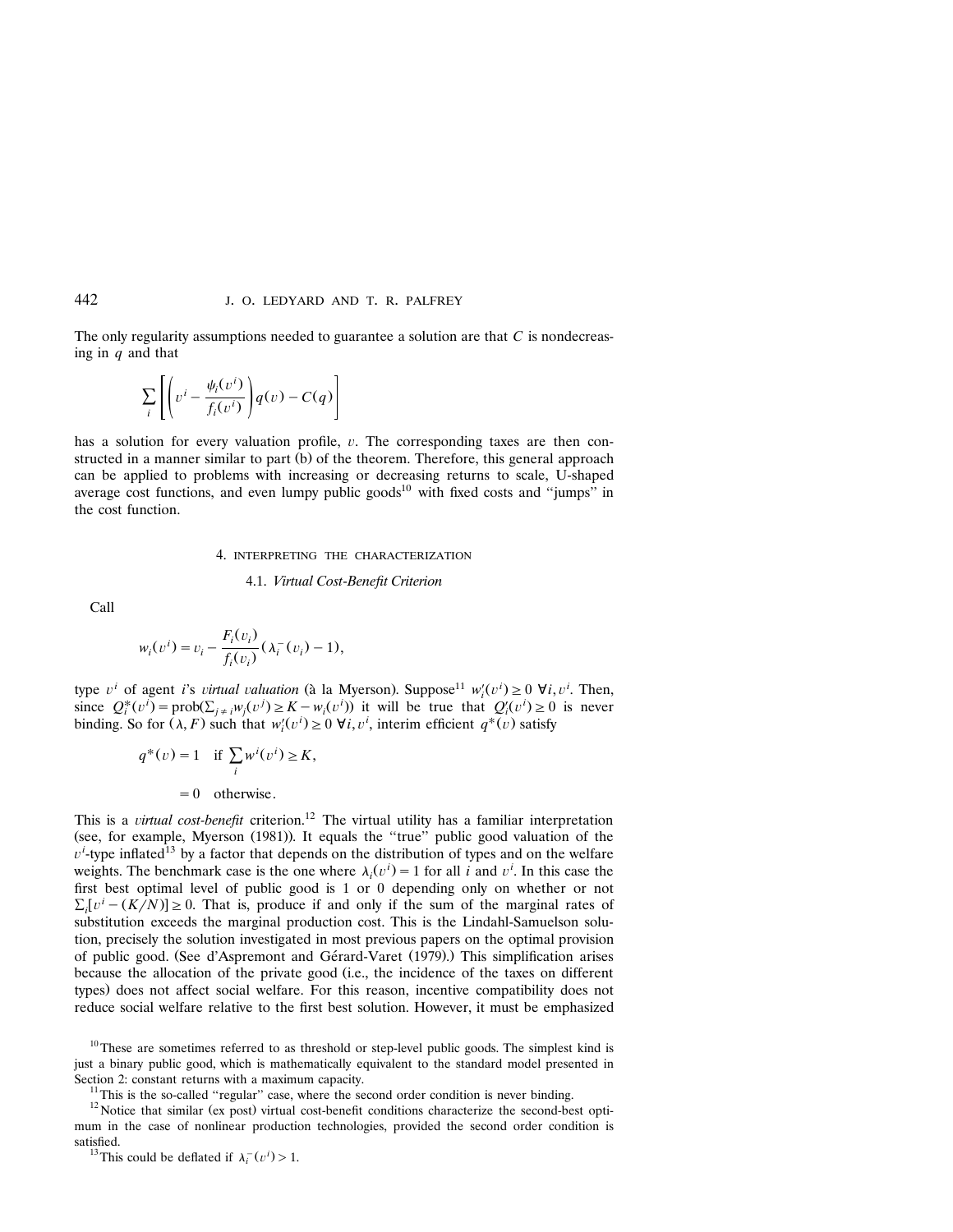that this is a very special case. It is in fact the only system of welfare weights where incentive compatibility does not cause distortions relative to the first best solution.<sup>14</sup>

To better understand the intuition behind the virtual valuations, one can think of the mechanism operating in the following way. Each agent (truthfully) reports a valuation. If the public good is produced, then each agent pays the incentive tax, which equals a constant plus that agent's valuation minus his "informational rent,"  $(1 - F_i(v^i)) / f_i(v^i)$ . Recall from standard incentive theory that this is the amount that can be extracted from an agent, given incentive constraints. Of course, in this public good problem, the objective of the mechanism is not to extract rent from agents, so any excess incentive tax will be distributed lump sum back to the agents, by adjusting the incentive tax by a constant. Thus, if the good is provided, the government spends *K* to produce the public good and makes a lump-sum refund, which is formally captured by the constant (i.e. independent of  $v^i$ ) that is added to each agent's incentive tax. The portion of this refund that comes from type  $v^i$  of agent *i* equals

$$
\left(v^i - \frac{1 - F_i(v^i)}{f_i(v^i)} - \frac{K}{N}\right).
$$

There are two other terms that complete the social cost/benefit picture, as it concerns type  $v^i$  of agent *i*. One is simply that producing the public good, produces a direct benefit of  $v^i$  to agent *i*, which is valued socially as  $\lambda_i(v^i)v^i$ . Last, but not least, is the fact that the incentive tax (before refund) is a social cost, and this social cost equals

$$
\lambda_i(v^i)v^i - \frac{\int_{v^i}^{\bar{v}^i}\lambda_i(t^i)dF_i(t^i)}{f_i(v^i)}.
$$

Collecting all these terms, gives us type  $v^i$  of agent *i*'s contribution to the marginal net social value of producing the public good. Denoting this by  $\overline{w}^i(v^i)$ , gives us

$$
\overline{w}^{i}(v^{i}) = \lambda_{i}(v^{i})v^{i} - \left[\lambda_{i}(v^{i})v^{i} - \frac{\int_{v^{i}}^{v^{i}} \lambda_{i}(t^{i})dF_{i}(t^{i})}{f_{i}(v^{i})}\right] + \left[v^{i} - \frac{1 - F_{i}(v^{i})}{f_{i}(v^{i})} - \frac{K}{N}\right]
$$
\n
$$
= v^{i} - \frac{1 - F_{i}(v^{i})}{f_{i}(v^{i})} + \frac{\int_{v^{i}}^{v^{i}} \lambda_{i}(t^{i})dF_{i}(t^{i})}{f_{i}(v^{i})} - \frac{K}{N}
$$
\n
$$
= w^{i}(v^{i}) - \frac{K}{N},
$$

which is the *cost adjusted* virtual valuation of type  $v^i$  of agent *i*.

Notice that in the special case of neutral distributional weights,  $\int_{v_i}^{\bar{v}^i} \lambda_i(t^i) dF_i(t^i) = 1 F_i(v^i)$ , so that

$$
\lambda_i(v^i)v^i - \frac{\int_{v'}^{v_i'} \lambda_i(t^i) dF_i(t^i)}{f_i(v^i)} = v^i - \frac{1 - F_i(v^i)}{f_i(v^i)}
$$

 $14$ Actually, this is the only system of welfare weights for which a first best solution exists. For any other weights, welfare can be arbitrarily increased by shifting the allocation of the private good to one particular type of some individual. Since we impose no feasibility bounds on the allocation of the private good, this means that the first best solution does not exist. Of course, with incentive compatibility constraints, the second-best problem is well defined.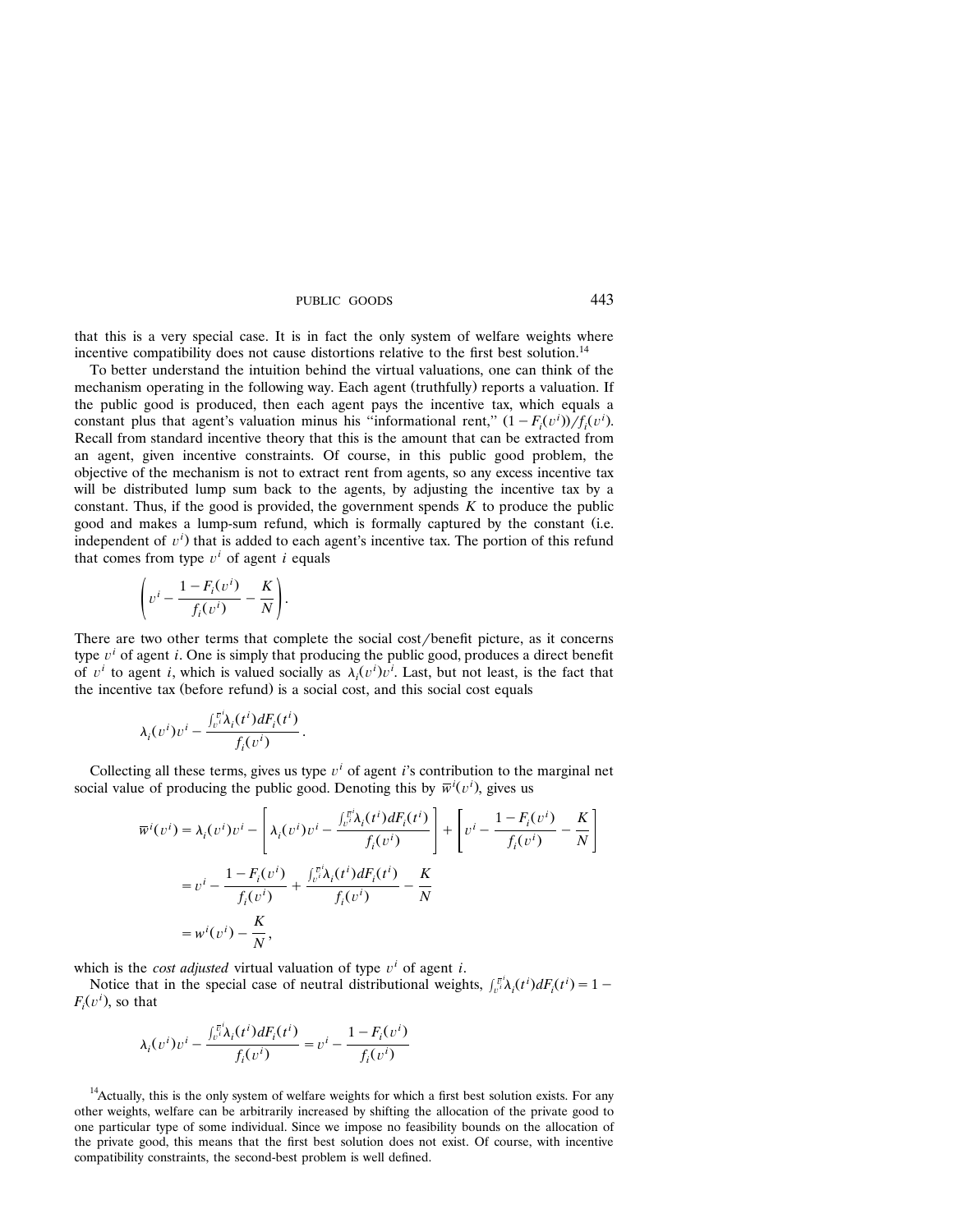and as a result there are no welfare costs associated with charging the incentive taxes in a type-dependent way and then redistributing them back in a lump sum fashion. Otherwise there is a cost to doing this.

The form of virtual utilities also makes it easy to see how distortions away from the classic optimum are related to the welfare weights. For example, if  $\lambda_i$  is decreasing in type then generally the interim efficient solution calls for *underproduction* relative to the Lindahl-Samuelson solution, since  $\psi_i(v^i)$  is positive for all types. That is, the virtual valuations are always less than true valuations, so the sum of the true valuations must more than exceed the production cost in order for production to be optimal. Conversely, if  $\lambda_i$  is increasing in type, then there should be *overproduction* relative to the Lindahl-Samuelson solution.

### 4.2. *Second Order Conditions*

The discussion above assumes monotone virtual utilities, which ensures that maximiza tion of the relaxed program, without the  $Q^{i'}(v^{i}) \ge 0$  constraint, automatically satisfies that constraint. It is straightforward to see what is required for virtual utilities to be monotone in type, and this provides a nice intuition for how our results differ from standard incentive problems of this type (e.g. Guesnerie and Laffont (1984)). From above,

$$
w_i = v^i - \frac{1 - F_i(v^i)}{f_i(v^i)} + \frac{\int_{v^i}^{T_i^i} \lambda_i(t^i) dF_i(t^i)}{f_i(v^i)}.
$$

The first term,  $v^i$ , is clearly increasing in  $v^i$ . The second term,  $(1 - F)/f$ , the informational rent, is typically assumed to be monotone in  $v^i$  in adverse selection models in private goods environments, by requiring the distribution to satisfy a monotone hazard rate condition.

Since the incidence of incentive taxes can have welfare effects, there is a third term to worry about, indicating that one may need more (or sometimes less!) than the standard monotone hazard rate condition to guarantee that  $Q'_i(v^i) \geq 0$  is automatically satisfied when one simply plugs in virtual utilities and maximizes subject only to production feasibility. These additional conditions will imply restrictions on the distribution of welfare weights, as we illustrate in the example below.

## 4.3. *Example*

Let v be distributed uniformly on [0,1] for all i, so  $F(v) = v$  and  $f(v) = 1$ . Then  $w(v) = 2v - \int_0^v \lambda(t) dt$  and  $w' = 2 - \lambda(v)$ . Therefore, the second order condition is globally satisfied for uniform distributions of valuations if the maximum welfare weight is less than or equal to 2. Thus, if  $\lambda(v) = 2(a + bv)/(2a + b)$ , where  $a \ge 0$  and  $2a + b > 0$ , then we are always in the ''regular'' case where virtual valuations are monotonic in type and the second order conditions are satisfied. If  $b > 0$  (high valuation types receive more weight) then production will occur more often than in the Lindahl-Samuelson solution, while if  $b < 0$ , the reverse is true. However, there are  $\lambda$  such that virtual valuations are decreasing, even for the uniform distribution. For example, if  $\lambda(v) = 3v^2$ , then virtual valuations are decreasing for  $v > \sqrt{2/3}$ . The optimal solution in this case will involve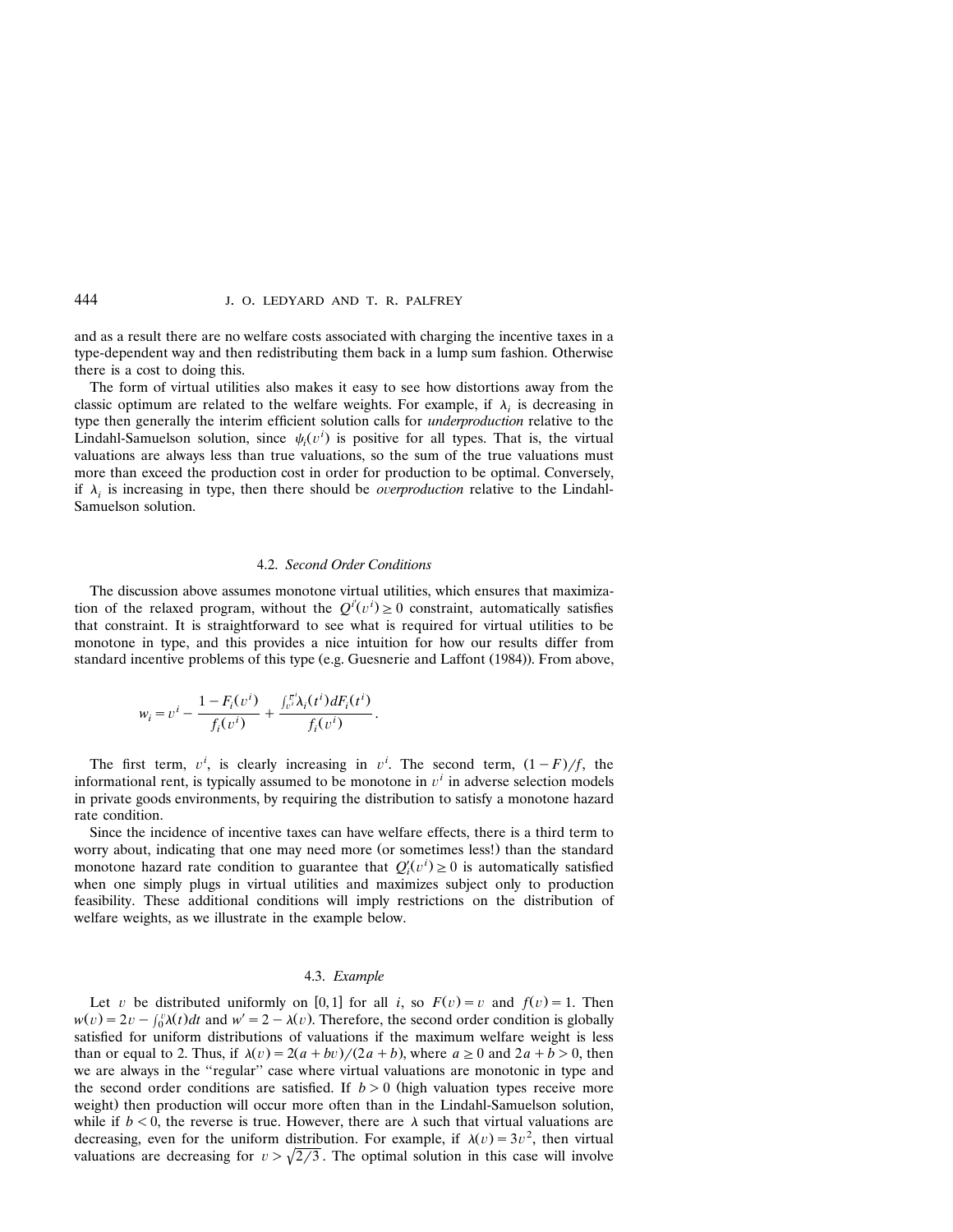equal treatment of all types with valuations above some  $v^* < 1$ ;  $Q^i = 1$  for all such types.15

If  $K \leq 1$ , the solution above is straightforward, because the  $Q_i$  obtained from the relaxed problem is in fact weakly increasing, even though the virtual valuations are decreasing in some region.<sup>16</sup> The reason why  $Q_i$  obtained from the relaxed problem is nondecreasing is that virtual valuations are decreasing only for very high values of  $v$ , where  $w(v) > 1$ . So, when  $K \le 1$ , the relaxed solution sets  $Q_i = 1$  whenever  $w(v) > 1$  for at least one agent, and all these high types are treated the same. But in general, for higher values of *K*, the relaxed solution may produce violations of the second order condition—i.e.  $Q_i$  decreasing in some region. In such cases, one applies a procedure called ironing (Rochet and Choné (1998)). The principle behind this procedure is to flatten out  $Q_i$  in the decreasing region (and for some adjacent types as well). The geometry is illustrated clearly in a series of figures in Guesnerie and Laffont (1984) for the single agent case.

It is also instructive to use this example to illustrate the range of public good provision rules (or cost-benefit criteria) that are interim efficient. Suppose  $N = 2$ ,  $K = 1$ . The Lindahl-Samuelson efficient outcome is to produce if and only if the average valuation exceeds  $1/2$ , so the public good will be provided half the time.

Next suppose one shifts welfare weight to the low valuation types, to the point where  $\lambda(v) = 2$  for all  $v < 1/2$  and  $\lambda(v) = 0$  for all  $v > 1/2$ . This satisfies monotonicity of virtual valuations $17$  and it is easy to see that the optimal mechanism is to produce if and only if the sum of valuations exceeds  $3/2$ . In other words, this weighting scheme effectively inflates the cost of the public good by 50 percent, so it should be produced only if the actual benefit/cost ratio exceeds 1.5. At first blush it seems as though this mechanism could be improved, since there are some states where both agents are ''high'' types (i.e.  $\nu > 1/2$  for both of them), and the public good is not provided. Since all high types receive the same welfare weight, and since low types do not bear any of the cost of production in these states, it would seem to lead to an improvement in welfare. Why doesn't this lead to an improvement? The answer is that the mechanism is designed to achieve redistributive goals in addition to deciding on public good production. In this case, the welfare weights indicate that there should be a transfer from high valuation to low valuation types. Hence in the optimal mechanism there are some states where there is one low type and one high type, and the public good is not produced, but a private good transfer takes place between the low and high types. The extent of such transfers would be hindered by greater public good production due to incentive compatibility problems. We conjecture that this choice of welfare weights corresponds to the lowest possible expected output  $(Q = .125)$  of all interim efficient mechanisms for the uniform case with  $N=2$  and  $K=1$ .

<sup>15</sup> Similarly, if  $\lambda(v) = 3(1 - v)^2$  the optimal solution will involve equal treatment of all types with valuations below some  $v^* < 0$ ;  $Q_i = 0$  for all such types.

<sup>16</sup>In other words, this is an example demonstrating why monotonicity of *w* is not a necessary condition for the second order conditions to be satisfied.

condition for the second order conditions to be satisfied.<br><sup>17</sup> If one shifts the welfare weights even further downward, so that  $\lambda(v) = A > 2$  for all  $v < 1/A$ and  $\lambda(v) = 0$  for all  $v > 1/A$ , then the virtual valuations are nonmonotonic and ironing must be done. Nevertheless, from the characterization in Theorem 1, it is easy to verify that standard ironing procedures can be used and will generate an optimal mechanism with the same property: produce if and only if the sum of valuations exceeds  $3/2$ .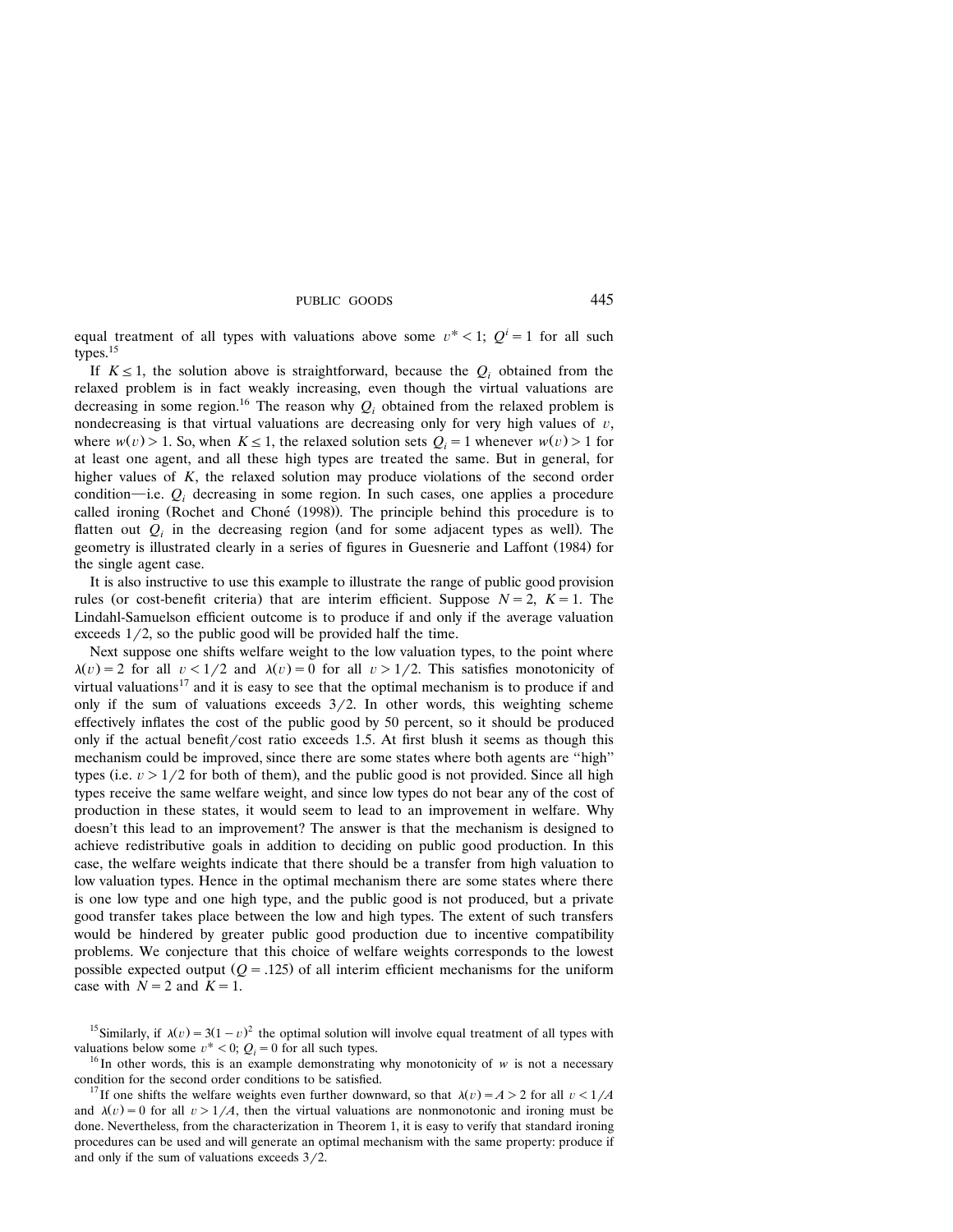At the other extreme, suppose the welfare weights are shifted in the opposite direction, with  $\lambda(v) = 2$  for all  $v > 1/2$  and  $\lambda(v) = 0$  for all  $v < 1/2$ . In this case the optimal mechanism is to produce if and only if the sum of valuations exceeds  $1/2$ . In other words, the cost of the public good is effectively deflated by 50 percent, so that it should be produced if the actual benefit/cost ratio is at least  $.5.$  Again it would seem that efficiency would dictate that when both types are ''low'' types, the good should never be produced. However, redistributive goals implied by this welfare weighting scheme require the low types to subsidize the cost of the public good. The most efficient way to perform this subsidization requires some ''overproduction'' of the public good. We conjecture that this choice of welfare weights corresponds to the highest possible expected output  $(Q = .875)$  of all interim efficient mechanisms for the uniform case with  $N = 2$  and  $K = 1$ .

## 5. CONCLUSIONS

In this paper, we have characterized the interim efficient public good allocation rules in a simple Bayesian public good environment. We find that the optimal mechanism involves either more or less production of the public good depending on whether the welfare weights are shifted in the direction of types with higher or lower valuations for the public good. Thus, compared to the classical optimal level of public good provision (the "Lindahl-Samuelson" solution), there should generally be some distortion. The reason for this distortion is that unless welfare weights are perfectly neutral, efficient allocations will depend in general on both the level of public good and the incidence of taxes to finance the public good. Because of incentive compatibility, the efficient way to reduce the tax burden on low-valuation (resp: high-valuation) consumers is to reduce (resp: increase) the level of provision of the public good. In the borderline case, the first-best solution is attainable only because the welfare function is independent of distribution of the private good.

There are several directions worth pursuing. One direction is to explore the use of simple mechanisms. The public good mechanisms proposed here involve complicated transfer schemes that can necessitate the use of very large taxes and subsidies. In a companion paper (Ledyard and Palfrey (1998)) we explore simple mechanisms in large populations, and show that for *any* interim efficient allocation rule there exists a simple dominant-strategy referendum mechanism that perfectly approximates the efficiency of that allocation rule. In a referendum, individuals simply submit a binary message (a "vote") either for or against production of the public good. If a sufficiently large fraction of the individuals vote in favor, then the public good is provided and the costs are distributed equally in the population. Otherwise, the public good is not produced. This provides an approximate ''welfare theorem'' for public goods: efficient allocation rules can be (approximately) decentralized by an appropriately chosen voting rule. Moreover, if there is a common value component to the distribution of preferences, then the optimal referendum is *unique*. We prove this by approximating the solution to the optimal mechanism where the second order condition is ignored. Thus a by-product is the result that the second order conditions are inconsequential in large economies.

There are several other directions. Participation constraints were not imposed in our solution for the optimum. It is fairly easy to show that when these constraints are binding, this implies a reduction in the level of the public good, since these constraints are necessarily binding on the low valuation types (Ledyard and Palfrey (1994)). It is also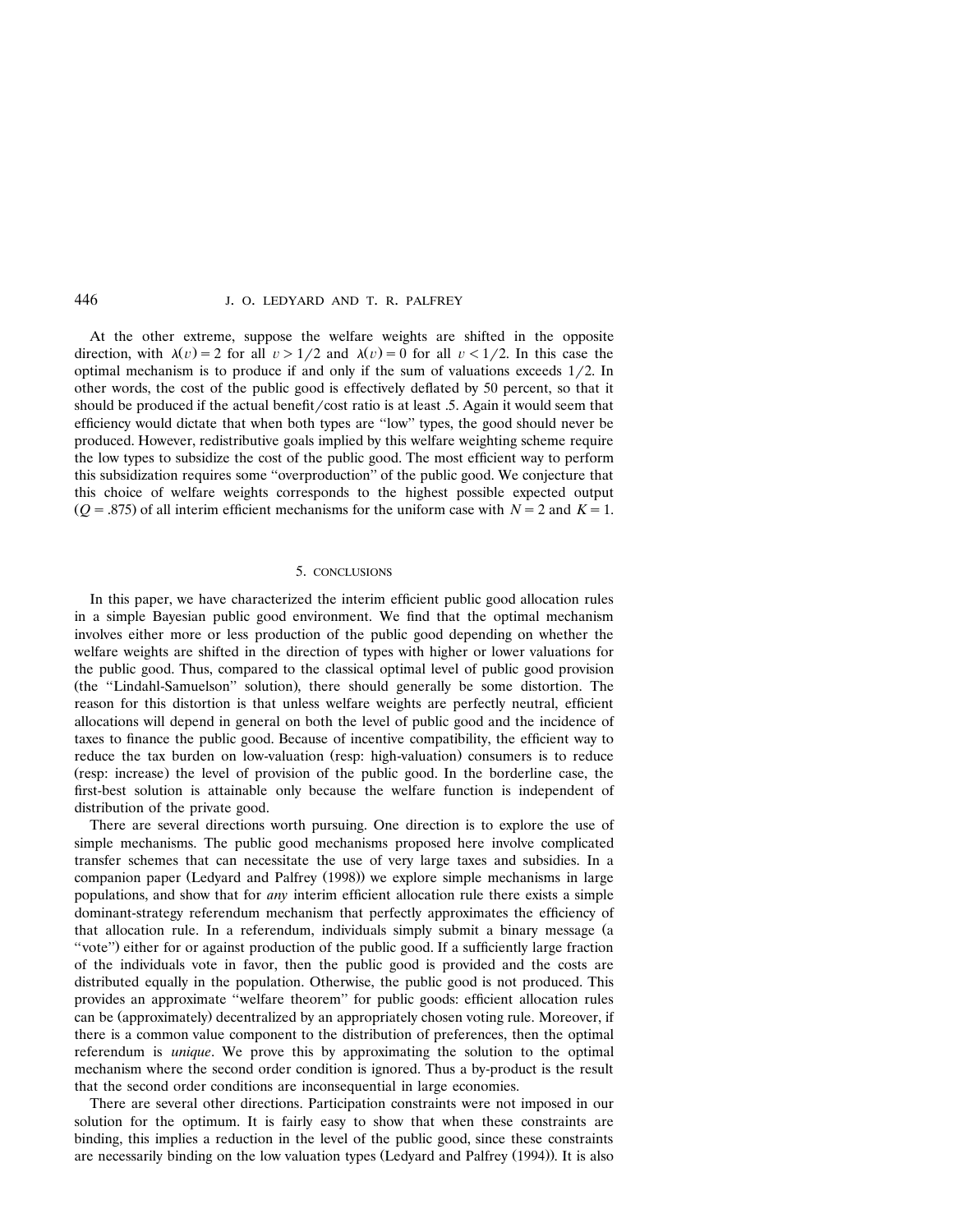true that, except in uninteresting cases, these constraints will imply  $Q_N \rightarrow 0$  in large populations (Ledyard and Palfrey (1994), Mailath and Postlewaite (1990)). But for the case of large *N*, it would usually seem more realistic to assume that participation is generally obligatory to all members of the group under consideration, as we have assumed here. Related to the general issue of participation is the application of the general approach presented here to excludable public goods. In that case, participation constraints can be relaxed by the (no-cost) exclusion of low valuation types.

More involved extensions, such as relaxing the assumption of independent types, consideration of utility functions where the valuation parameter enters nonlinearly, or introducing multidimensional types, appear to be more difficult open questions. Finally, as we remarked at the end of Section 3, the analysis is easily extended to accommodate arbitrary production technologies.

*Di. of Humanities and Social Sciences, California Institute of Technology, HSS 228-77, 1200 E. California Bld., Pasadena, CA 91125, U.S.A.; jledyard*@*hss.caltech.edu*

*and*

*Di. of Humanities and Political Science, California Institute of Technology, HSS 228-77, 1200 E. California Bld., Pasadena, CA 91125, U.S.A.; trp*@*hss.caltech.edu*

*Manuscript receied August, 1996; final reision receied April, 1998.*

#### **REFERENCES**

- D'ASPREMONT, C., AND L.-A. GÉRARD-VARET (1979): "Incentives and Incomplete Information," Journal of Public Economics, 11, 25-45.
- CRAMTON, P., AND T. PALFREY (1995): "Ratifiable Mechanisms: Learning from Disagreement," Games and Economic Behavior, 10, 255-283.
- CRAWFORD, V. (1985): "Efficient and Durable Decision Rules: A Reformulation," *Econometrica*, 53, 817-836.
- GUESNERIE, R., AND J.-J. LAFFONT (1984): "A Complete Solution to a Class of Principal-Agent Problems with an Application to the Control of a Self-Managed Firm,'' *Journal of Public Economics*, 25, 329-369.

HOLMSTRÖM, B., AND R. MYERSON (1983): "Efficient and Durable Decision Rules with Incomplete Information," *Econometrica*, 51, 1799-1819.

- JACKSON, M., AND H. MOULIN (1992): "Implementing a Public Project and Distributing Its Cost," *Journal of Economic Theory*, 57, 125-140.
- LEDYARD, JOHN O., AND THOMAS PALFREY (1994): "Voting and Lottery Drafts as Efficient Public Goods Mechanisms," *Review of Economic Studies*, 61, 327-355.

--— (1998): "Voting is Approximately Optimal," Working Paper, California Institute of Technology.

--- (1999): "Interim Efficiency in a Public Goods Problem," in *Social Organization and Mechanism Design*, Proceedings of the 1996 Francqui Prize Colloquium, ed. by Claude d'Aspremont. Belgium: De Boeck University, 229-251.

- MAILATH, GEORGE, AND ANDREW POSTLEWAITE (1990): "Asymmetric Information Bargaining Problems with Many Agents," *Review of Economic Studies*, 57, 351-367.
- MIRRLEES, J. A. (1971): "An Exploration in the Theory of Optimum Income Taxation," Review of *Economic Studies*, 38, 175-208.
- MYERSON, R. (1981): "Optimal Auction Design," *Mathematics of Operations Research*, 6, 58–73.
- ROCHET, JEAN-CHARLES (1987): "A Necessary and Sufficient Condition for Rationalizability in a Quasi-Linear Context," *Journal of Mathematical Economics*, 16, 191-200.